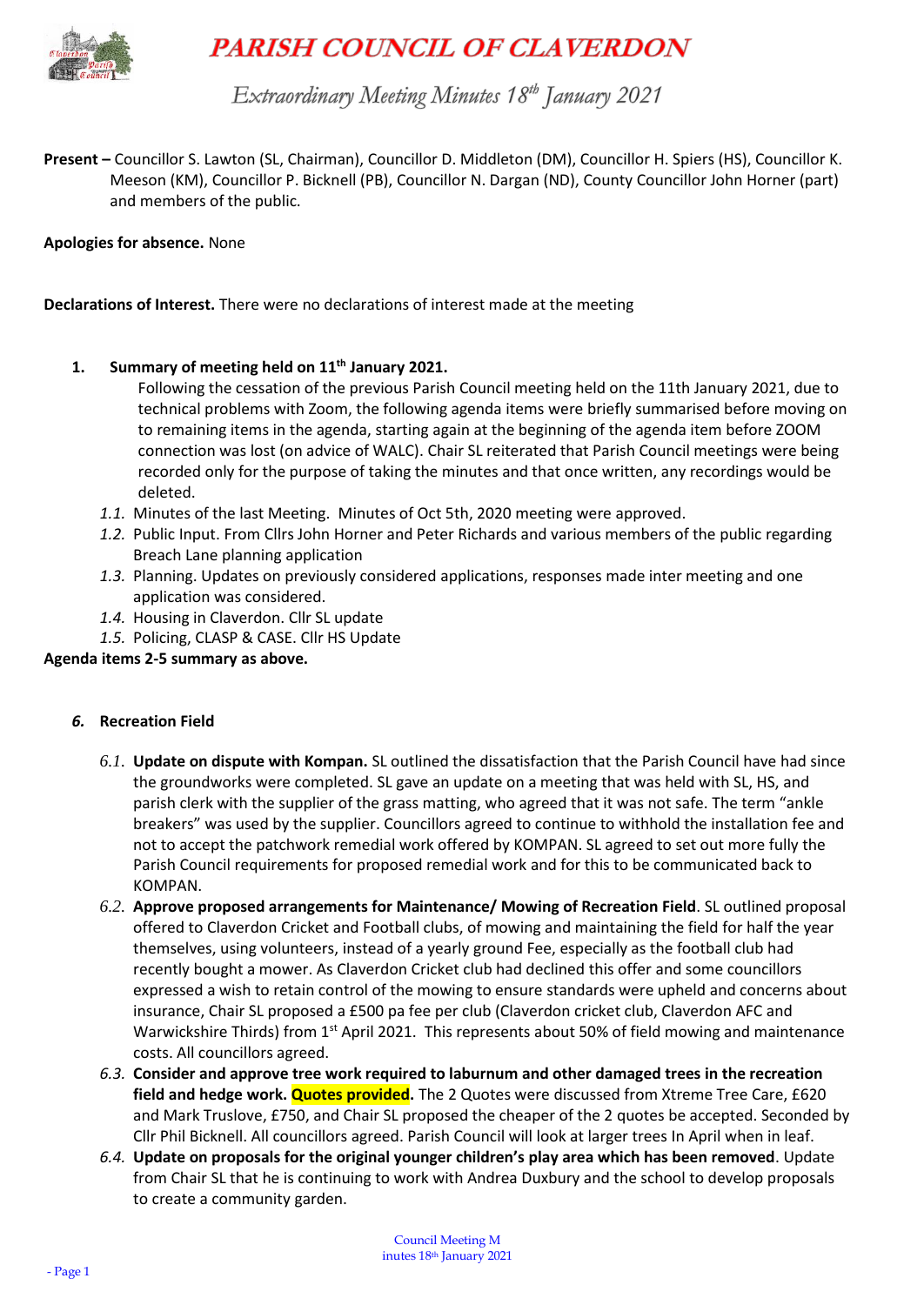*6.5.* **Consider proposals to verge mowing and quote received for mowing of verges (Thomas Fox). Quote provided.** Parish Clerk outlined that Andrea Duxbury had been working with other local villages to look at reducing verge mowing to increase biodiversity. HS outlined concerns about reduced visibility and spread of species such as thistles and ragwort into neighbouring fields. PB suggested that a map needed to be drawn up for verges which could be left.

## *7.* **Footpaths /Bridlepaths**

*7.1.* **Update on how to make pathways more accessible to those with disability and mobility issues e.g., wooden stiles.** Chair SL gave update that he is still trying to get quotes.

#### *8.* **Yarningale Common**

*8.1.* **Update on mowing and pond work and proposals for some limited tree clearing.** Chair SL gave update on Pond work delayed to wetness of the ground, also that the Carpark is very full.

#### *9.* **Dorothea Mitchell Hall**

*9.1.* **Update on DM HALL.** Chair SL gave update that no response had been received from the complaint sent the Charities Commission. A member of the public who wished to speak at this point was reminded that this section of the agenda was for councillors to make their reports and that members of the public are restricted to their public input section of the agenda.

#### *10.* **Finance**

#### *10.1.*

#### **To authorise payments due to date and approve the account projection to end of Dec 2020.**

After consideration by Councillors & upon the proposal of the Chairman, seconded by Councillor Nick Dargan, payments due as listed below, to the end of Dec 2020, were approved by all Councillors present.

| Date      | <b>Item</b>                                                    |             | Current Account |               | Deposit<br><b>Accounts</b> | Yarningale<br>Account |               | Total        |
|-----------|----------------------------------------------------------------|-------------|-----------------|---------------|----------------------------|-----------------------|---------------|--------------|
|           |                                                                | Cheque No   | <b>Deposits</b> | <b>Debits</b> |                            | <b>Deposits</b>       | <b>Debits</b> |              |
| 30 Sep 20 | <b>Projected Balance</b>                                       |             | £100,134.53     |               | £35,879.59                 | £16,248.20            |               | £152,262.32  |
|           | <b>Payments for Approval</b>                                   |             |                 |               |                            |                       |               |              |
| 19 Oct 20 | Playground land works                                          | Bacs        |                 | £2,580.00     |                            |                       |               | (E2,580.00)  |
| 5 Oct 20  | Annual membership renewal                                      | Bacs        |                 | £36.00        |                            |                       |               | (E36.00)     |
| 20 Nov 20 | 3.9.20 Mowing of the village and<br>verges (6 of 8)            | Bacs        |                 | £456.32       |                            |                       |               | (E456.32)    |
| 9 Oct 20  | Recreation ground Drainage<br>Works June                       | <b>Bacs</b> |                 | £5,724.00     |                            |                       |               | (E5, 724.00) |
| 19 Oct 20 | Interim Costs of extension of<br>Pavilion at Recreation Ground | <b>Bacs</b> |                 | £6,000.00     |                            |                       |               | (E6,000.00)  |
| 15 Oct 20 | Water Chgs at Pavilion for<br>August sept 2020                 | DD          |                 | £46.58        |                            |                       |               | (E46.58)     |
|           |                                                                |             |                 |               |                            |                       |               |              |
|           |                                                                |             |                 |               |                            |                       |               |              |
|           |                                                                |             |                 |               |                            |                       |               |              |
|           |                                                                |             |                 |               |                            |                       |               |              |
|           |                                                                |             |                 |               |                            |                       |               |              |
|           | <b>Item</b>                                                    | Amount      |                 |               |                            |                       |               |              |
|           | Allowance Oct                                                  | £26.00      |                 |               |                            |                       |               |              |
|           | $\overline{HP}$ Instant Ink - Ink supply<br>for Printer. Oct   | £7.99       |                 |               |                            |                       |               |              |
|           | Mileage Oct                                                    |             |                 |               |                            |                       |               |              |
|           | Total                                                          | £33.99      |                 |               |                            |                       |               |              |
|           |                                                                |             |                 |               |                            |                       |               |              |
|           | Receipts and /or Transfers                                     |             |                 |               |                            |                       |               |              |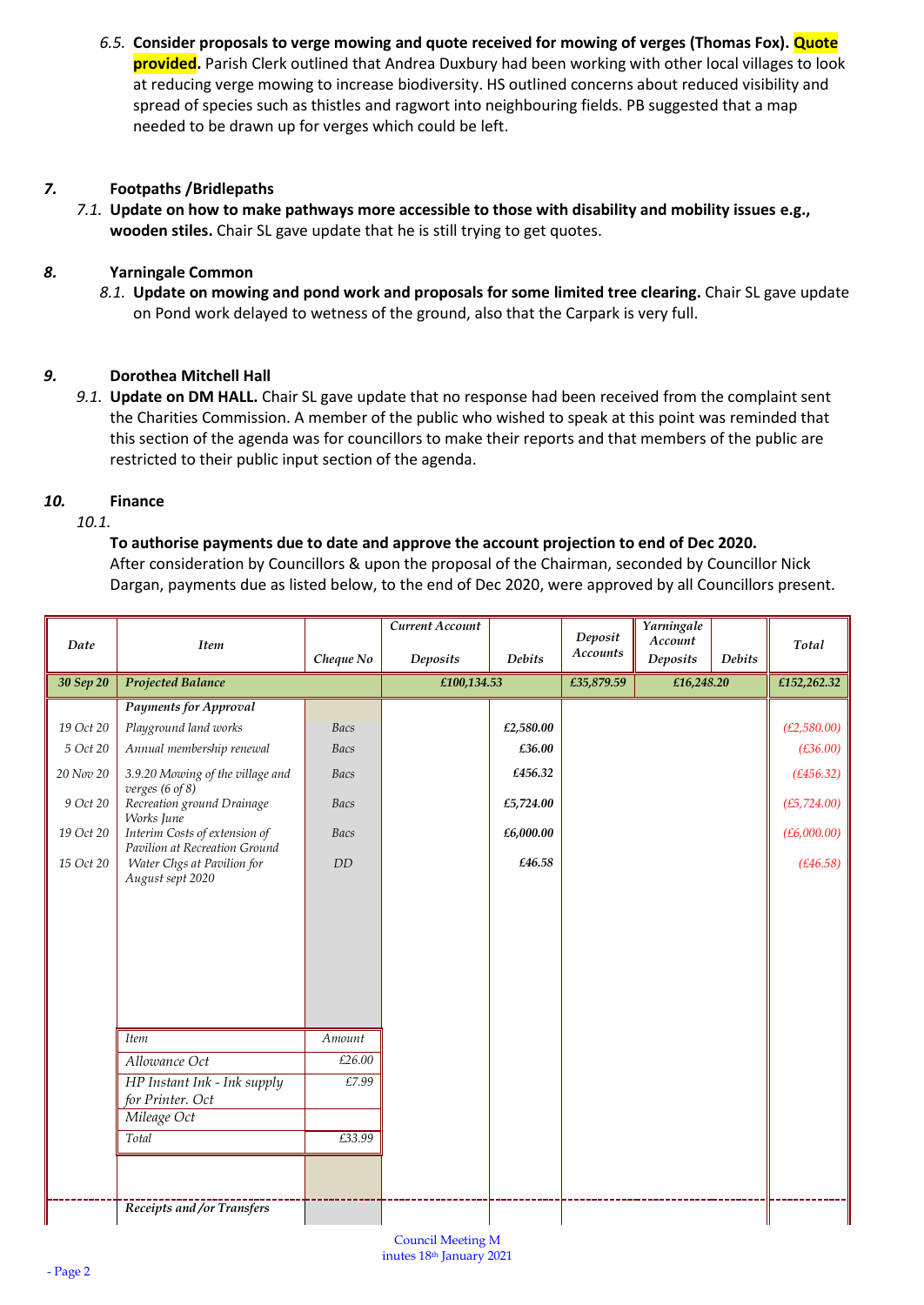| 7 Oct 20     | Donation for Fairways drainage<br>work to Recreation Ground 1st            | Bacs           | £2,500.00       |               |                            |                       |               | £2,500.00     |
|--------------|----------------------------------------------------------------------------|----------------|-----------------|---------------|----------------------------|-----------------------|---------------|---------------|
| 13 Oct 20    | tranche<br>Donation for Fairways drainage<br>work to Recreation Ground 2nd | Bacs           | £3,224.00       |               |                            |                       |               | £3,224.00     |
| 19 Oct 20    | tranche<br>Wayleave payments for<br>Yarningale Common                      | cheque         | £277.27         |               |                            |                       |               | £277.27       |
| 31 Oct 20    | Interest on Reserve & Deposit<br>Accounts Oct.                             |                |                 |               | £2.96                      |                       |               | £2.96         |
|              |                                                                            |                |                 |               |                            |                       |               |               |
|              |                                                                            |                | Current Account |               |                            | Yarningale            |               |               |
| Date         | <b>Item</b>                                                                | Cheque No      | <b>Deposits</b> | <b>Debits</b> | Deposit<br><b>Accounts</b> | Account<br>Deposits   | Debits        | Total         |
| 31 Oct 20    | <b>Balance</b>                                                             |                | £91,292.90      |               | £35,882.55                 | £16,248.20            |               | £143,423.65   |
|              |                                                                            |                |                 |               |                            |                       |               |               |
|              | <b>Payments for Approval</b>                                               |                |                 |               |                            |                       |               |               |
|              |                                                                            |                |                 |               |                            |                       |               |               |
| 20 Nov 20    | 30.9.20 Mowing of the village and<br>verges $(7 of 8)$                     | <b>Bacs</b>    |                 | £456.32       |                            |                       |               | (E456.32)     |
| 3 Nov 20     | Clerk net Oct 2020 Net Salary                                              | Bacs           |                 | £596.62       |                            |                       |               | (E596.62)     |
| 3 Nov 20     | Clerk's Oct 2020 Expenses                                                  | Bacs           |                 | £33.99        |                            |                       |               | (E33.99)      |
| 20 Nov 20    | Website Hosting Oct 20-21                                                  | Bacs           |                 | £144.00       |                            |                       |               | (E144.00)     |
| 30 Nov 20    | Pavilion Electricity 15-10-20 to                                           | DD             |                 | £15.36        |                            |                       |               | (E15.36)      |
| 20 Nov 20    | $14 - 11 - 20$<br>NOD 32 Anti-virus 1 year<br>renewal                      | <b>Bacs</b>    |                 | £33.60        |                            |                       |               | (E33.60)      |
| 16 Nov 20    | Water Chgs at Pavilion for Oct                                             | DD             |                 | £23.29        |                            |                       |               | (E23.29)      |
| 24 Nov 20    | 2020<br>Audit Fees for Annual<br>Governance and Accountability             | Bacs           |                 | £720.00       |                            |                       |               | (E720.00)     |
| 4 Dec 20     | Return 2019-2020<br>2.11.20 Mowing of the village and<br>verges (8of 8)    | Bacs           |                 | £456.32       |                            |                       |               | (E456.32)     |
| 27 Nov 20    | Play Area equipment for                                                    | Bacs           |                 | £28,372.42    |                            |                       |               | (E28, 372.42) |
| 4 Dec 20     | Recreation Field<br>Clerk net Nov 2020 Net Salary                          | <b>Bacs</b>    |                 | £662.18       |                            |                       |               | (E662.18)     |
| $4\;Dec\;20$ | Clerk's Nov 2020 Expenses                                                  | Bacs           |                 | £38.04        |                            |                       |               | (E38.04)      |
| 7 Dec 20     | 1 page in Parish Magazine                                                  | Bacs           |                 | £315.00       |                            |                       |               | (E315.00)     |
| 7 Dec 20     | Mowing of Village green 2020 9<br>cuts                                     | <b>Bacs</b>    |                 | £198.00       |                            |                       |               | (E198.00)     |
|              | Item                                                                       | Amount         |                 |               |                            |                       |               |               |
|              | Allowance                                                                  | £26.00         |                 |               |                            |                       |               |               |
|              | HP Instant Ink - Ink supply<br>for Printer. Nov                            | £7.99<br>£4.05 |                 |               |                            |                       |               |               |
|              | Mileage Nov                                                                |                |                 |               |                            |                       |               |               |
|              |                                                                            |                |                 |               |                            |                       |               |               |
|              | Total                                                                      | £38.04         |                 |               |                            |                       |               |               |
|              | Receipts and /or Transfers                                                 |                |                 |               |                            |                       |               |               |
| 30 Nov 20    | Interest on Reserve and Deposit<br>Accounts                                |                |                 |               | £2.91                      |                       |               | £2.91         |
|              |                                                                            |                | Current Account |               | Deposit                    | Yarningale<br>Account |               |               |
| Date         | <b>Item</b>                                                                | Cheque No      | Deposits        | <b>Debits</b> | Accounts                   | Deposits              | <b>Debits</b> | Total         |
| 30 Nov 20    | <b>Balance</b>                                                             |                | £59,227.76      |               | £35,885.46                 | £16,248.20            |               | £111,361.42   |
|              |                                                                            |                |                 |               |                            |                       |               |               |
|              | <b>Payments for Approval</b>                                               |                |                 |               |                            |                       |               |               |
|              |                                                                            |                |                 |               |                            |                       |               |               |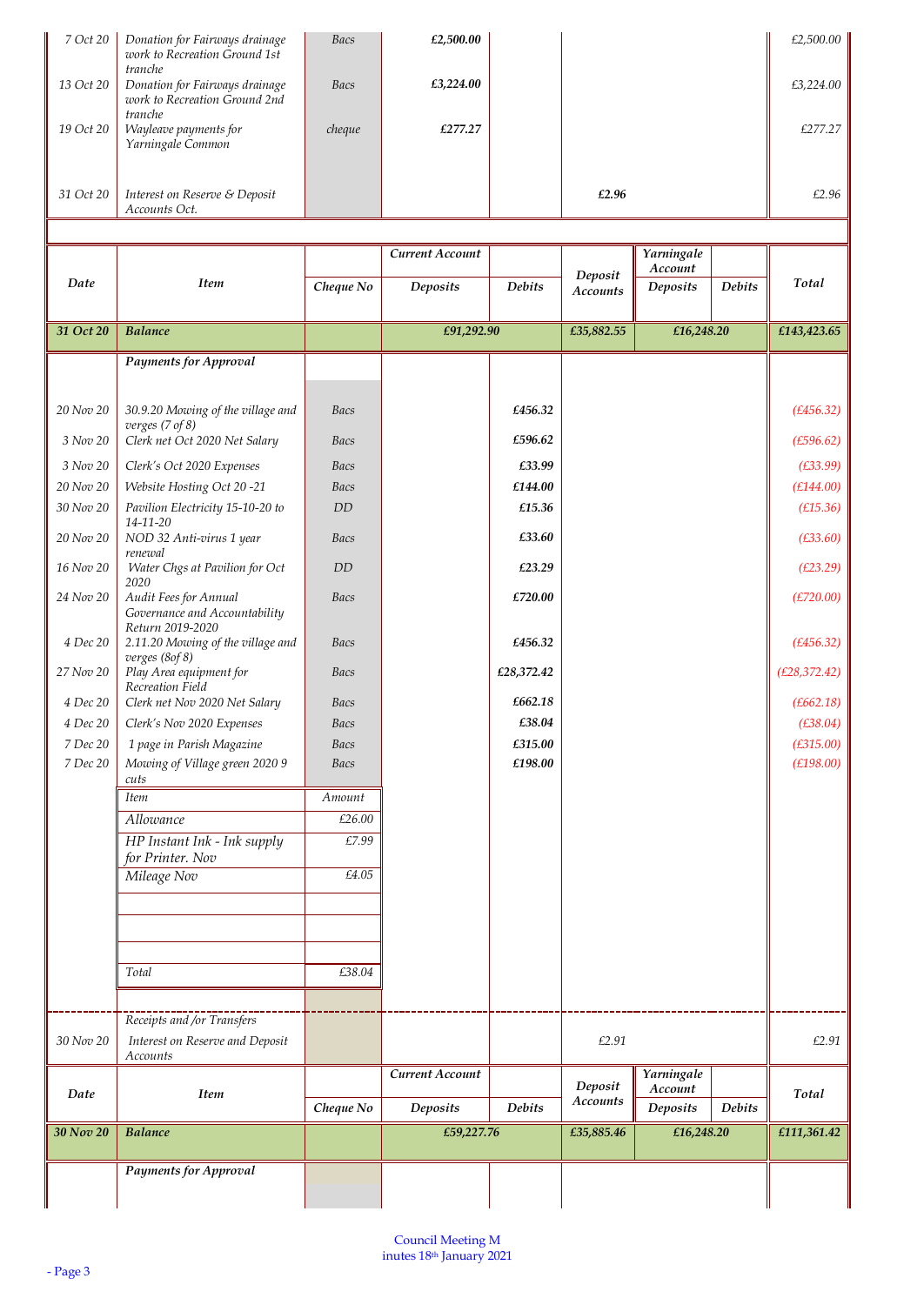| 23 Dec 20 | Meadowcare Ltd Mowing of                                                                                                       | <b>Bacs</b> |                 |               |                            |                 | £800.00       | (E800.00)    |
|-----------|--------------------------------------------------------------------------------------------------------------------------------|-------------|-----------------|---------------|----------------------------|-----------------|---------------|--------------|
| 16 Dec 20 | Yarningale Common under<br>biodiversity agreement 24/11<br>Supply and erect of fencing and<br>installing gym equipment for new | Bacs        |                 | £8,438.00     |                            |                 |               | (E8, 438.00) |
| 16 Dec 20 | Play area.<br>Water Chgs at Pavilion for Nov<br>2020                                                                           | <b>DD</b>   |                 | £23.29        |                            |                 |               | (E23.29)     |
| 4 Jan 21  | Clerk net Dec 2020 Net Salary                                                                                                  | Bacs        |                 | £640.51       |                            |                 |               | (E640.51)    |
| 4 Jan 21  | Clerk's Dec 2020 Expenses                                                                                                      | Bacs        |                 | £35.99        |                            |                 |               | (E35.99)     |
| 30 Dec 21 | Pavilion Electricity 15-11-20 to<br>$14 - 12 - 20$                                                                             | DD          |                 | £15.03        |                            |                 |               | (E15.03)     |
|           | <b>Item</b>                                                                                                                    | Amount      |                 |               |                            |                 |               |              |
|           | Allowance                                                                                                                      | £26.00      |                 |               |                            |                 |               |              |
|           | HP Instant Ink - Ink supply<br>for Printer. Dec                                                                                | £9.99       |                 |               |                            |                 |               |              |
|           |                                                                                                                                |             |                 |               |                            |                 |               |              |
|           |                                                                                                                                |             |                 |               |                            |                 |               |              |
|           |                                                                                                                                |             |                 |               |                            |                 |               |              |
|           | Total                                                                                                                          | £35.99      |                 |               |                            |                 |               |              |
|           | Receipts and /or Transfers                                                                                                     |             |                 |               |                            |                 |               |              |
| 7 Dec 20  | HM Revenue & Customs. Refund<br>of VAT for 7 months from                                                                       | Bacs        | £8,677.04       |               |                            |                 |               | £8,677.04    |
| 31 Dec 20 | 01/05/2020-31/10/2020<br>Interest on Reserve and Deposit<br>Accounts                                                           |             |                 |               | £1.55                      |                 |               | £1.55        |
|           |                                                                                                                                |             | Current Account |               |                            | Yarningale      |               |              |
| Date      | <b>Item</b>                                                                                                                    |             |                 | <b>Debits</b> | Deposit<br><b>Accounts</b> | Account         | <b>Debits</b> | Total        |
|           |                                                                                                                                | Cheque No   | <b>Deposits</b> |               |                            | <b>Deposits</b> |               |              |
|           |                                                                                                                                |             |                 |               |                            |                 |               |              |
| 31 Dec 20 | <b>Balance</b>                                                                                                                 |             | £58,751.98      |               | £35,887.01                 | £15,448.20      |               | £110,087.19  |
|           |                                                                                                                                |             |                 |               |                            |                 |               |              |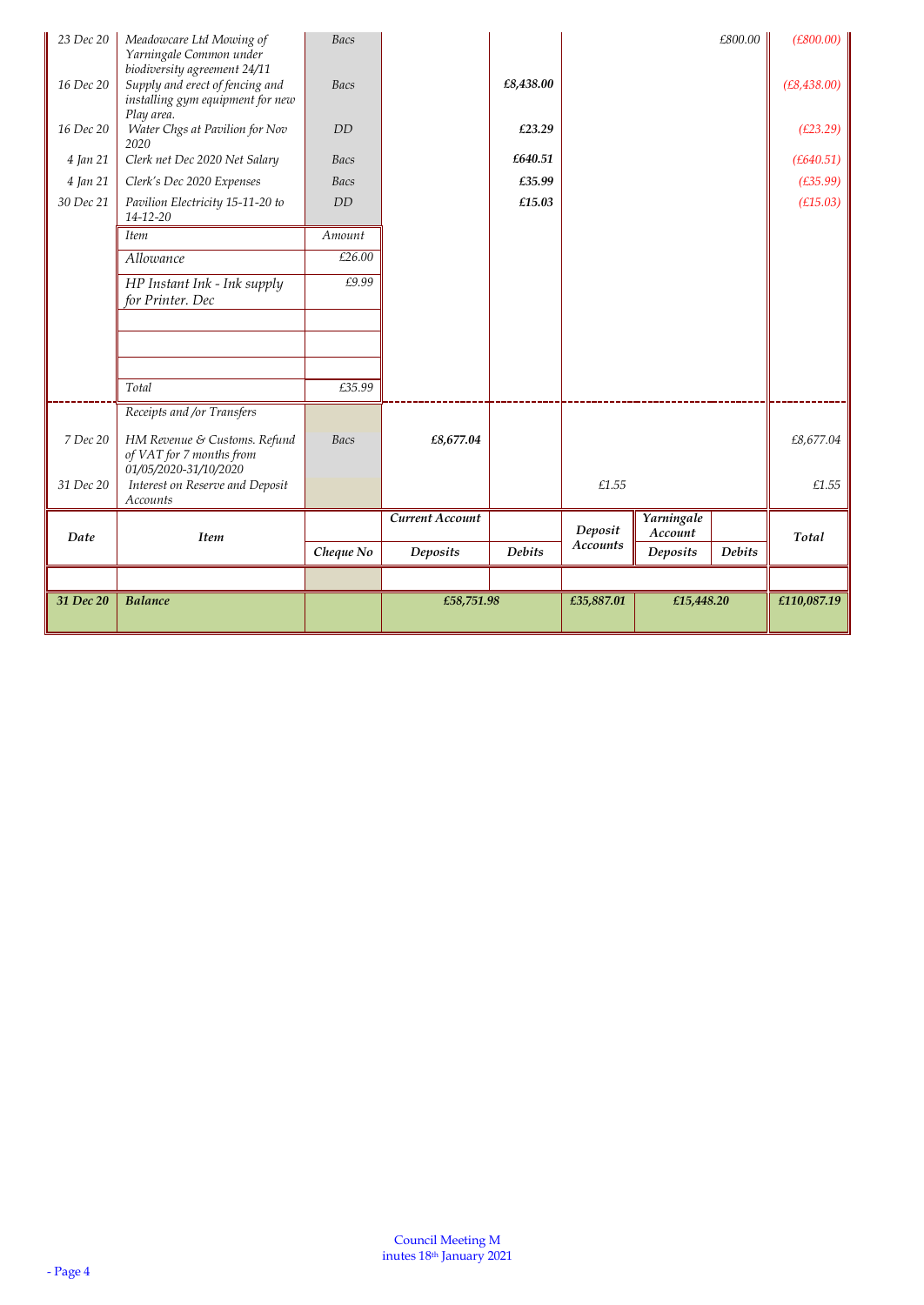# *10.2.* **Income & Expenditure for the 3 months to 31st Dec 2020 – Review & approval by Councillors.**  Councillors reviewed the Income & Expenditure Account, and on the proposal of Nick Dargan and

| seconded by Chair SL, approved the 3 months Income & Expenditure Account to 31st December 2020. |                               |                                             |                  |                                                                                                                          |  |  |  |  |
|-------------------------------------------------------------------------------------------------|-------------------------------|---------------------------------------------|------------------|--------------------------------------------------------------------------------------------------------------------------|--|--|--|--|
| <b>Claverdon Parish Council Accounts for the Year to 31 March 2021</b>                          |                               |                                             |                  |                                                                                                                          |  |  |  |  |
|                                                                                                 |                               | YTD                                         | <b>Period</b>    |                                                                                                                          |  |  |  |  |
| <b>ITEM 10.2- AGENDA</b>                                                                        | <b>Budget for</b><br>the Year | <b>Payments &amp;</b><br><b>Receipts to</b> | 1/10/2020        | <b>NOTES</b>                                                                                                             |  |  |  |  |
|                                                                                                 |                               | 30/09/2020                                  | to<br>31/12/2020 |                                                                                                                          |  |  |  |  |
|                                                                                                 |                               |                                             |                  |                                                                                                                          |  |  |  |  |
| Precept                                                                                         | £30,600.00                    | £30,600.00                                  | £0.00            |                                                                                                                          |  |  |  |  |
| Recreation Field (Clubs Etc.)                                                                   | £0.00                         | £5,724.00                                   | £5,724.00        | Donation from Claverdon AFC for drainage works<br>to Recreation Field                                                    |  |  |  |  |
| <b>Bank Interest</b>                                                                            | £150.00                       | £25.46                                      | £7.42            |                                                                                                                          |  |  |  |  |
| <b>Miscellaneous</b>                                                                            | £0.00                         | £0.00                                       | £0.00            |                                                                                                                          |  |  |  |  |
| Playground Grants &<br>Fundraising - WALC &<br><b>Donations</b>                                 | £8,000.00                     | £8,344.61                                   | £0.00            | £5000 Claverdon Village Fete Charity Donation<br>for Pavilion fixtures and fittings and £3344.61<br>from playground team |  |  |  |  |
| <b>Pavilion Refurb &amp; Extension</b><br>Grants                                                | £48,416.00                    | £22,745.00                                  | £0.00            | Sports England grant for Pavilion                                                                                        |  |  |  |  |
| Verges mowing reclaim from<br><b>SDC</b>                                                        | £1,300.00                     | £0.00                                       | £0.00            |                                                                                                                          |  |  |  |  |
| <b>Wayleave Rent and Easements</b>                                                              | £277.00                       | £777.27                                     | £277.27          | <b>Western Power</b>                                                                                                     |  |  |  |  |
| <b>VAT</b> Reclaimed                                                                            | £17,650.00                    | £20,300.45                                  | £8,677.04        |                                                                                                                          |  |  |  |  |
| Yarningale Biodiversity                                                                         | £0.00                         | £0.00                                       | £0.00            |                                                                                                                          |  |  |  |  |
| Management Plan Payment                                                                         | £5,818.00                     | £5,818.00                                   | £0.00            |                                                                                                                          |  |  |  |  |
| <b>WCC Councillors Grant Fund</b>                                                               | £1,000.00                     | £0.00                                       | £0.00            |                                                                                                                          |  |  |  |  |
|                                                                                                 | £0.00                         | £0.00                                       | £0.00            |                                                                                                                          |  |  |  |  |
| Total                                                                                           | £113,211.00                   | £94,334.79                                  | £14,685.73       |                                                                                                                          |  |  |  |  |
|                                                                                                 |                               | <b>Expenditure</b>                          |                  |                                                                                                                          |  |  |  |  |
| <b>Administration</b>                                                                           |                               |                                             |                  |                                                                                                                          |  |  |  |  |
| Clerk's Salary                                                                                  | £8,500.00                     | £6,782.33                                   | £1,899.31        |                                                                                                                          |  |  |  |  |
| Clerk's & Admin Expenses                                                                        | £1,200.00                     | £711.89                                     | £100.79          |                                                                                                                          |  |  |  |  |
| Total                                                                                           | £9,700.00                     | £7,494.22                                   | £2,000.10        |                                                                                                                          |  |  |  |  |
|                                                                                                 |                               |                                             |                  |                                                                                                                          |  |  |  |  |
| <b>Recreation Field</b>                                                                         |                               |                                             |                  |                                                                                                                          |  |  |  |  |
|                                                                                                 |                               |                                             |                  |                                                                                                                          |  |  |  |  |
| Mowing                                                                                          | £2,295.00                     | £2,100.00                                   | £0.00            | Mowing finished for year                                                                                                 |  |  |  |  |
| Playgrounds - new all ages<br>playground at Recreation Field.                                   | £48,000.00                    | £37,204.30                                  | £31,731.69       | Kompan Play Equipment for new Play area and<br><b>Fencing Works</b>                                                      |  |  |  |  |
| Pavilion Refurbishment/Rebuild                                                                  | £20,715.00                    | £34,500.00                                  | £5,000.00        | DCE decorating, white rock and flooring                                                                                  |  |  |  |  |
| Other General Maintenance and<br>Field work                                                     | £1,650.00                     | £6,043.16                                   | £4,892.02        | Drainage work on Recreation Field (funded by<br>Claverdon AFC)                                                           |  |  |  |  |
| Total                                                                                           | £72,660.00                    | £79,847.46                                  | £41,623.71       |                                                                                                                          |  |  |  |  |
|                                                                                                 |                               |                                             |                  |                                                                                                                          |  |  |  |  |
|                                                                                                 |                               |                                             |                  |                                                                                                                          |  |  |  |  |
| Yarningale Common                                                                               |                               |                                             |                  |                                                                                                                          |  |  |  |  |
| <b>Biodiversity Management work</b><br>$\&$ fees                                                | £5,818.00                     | £345.00                                     | £0.00            |                                                                                                                          |  |  |  |  |
| Mowing                                                                                          | £700.00                       | £800.00                                     |                  | £800.00   Mound Mowing                                                                                                   |  |  |  |  |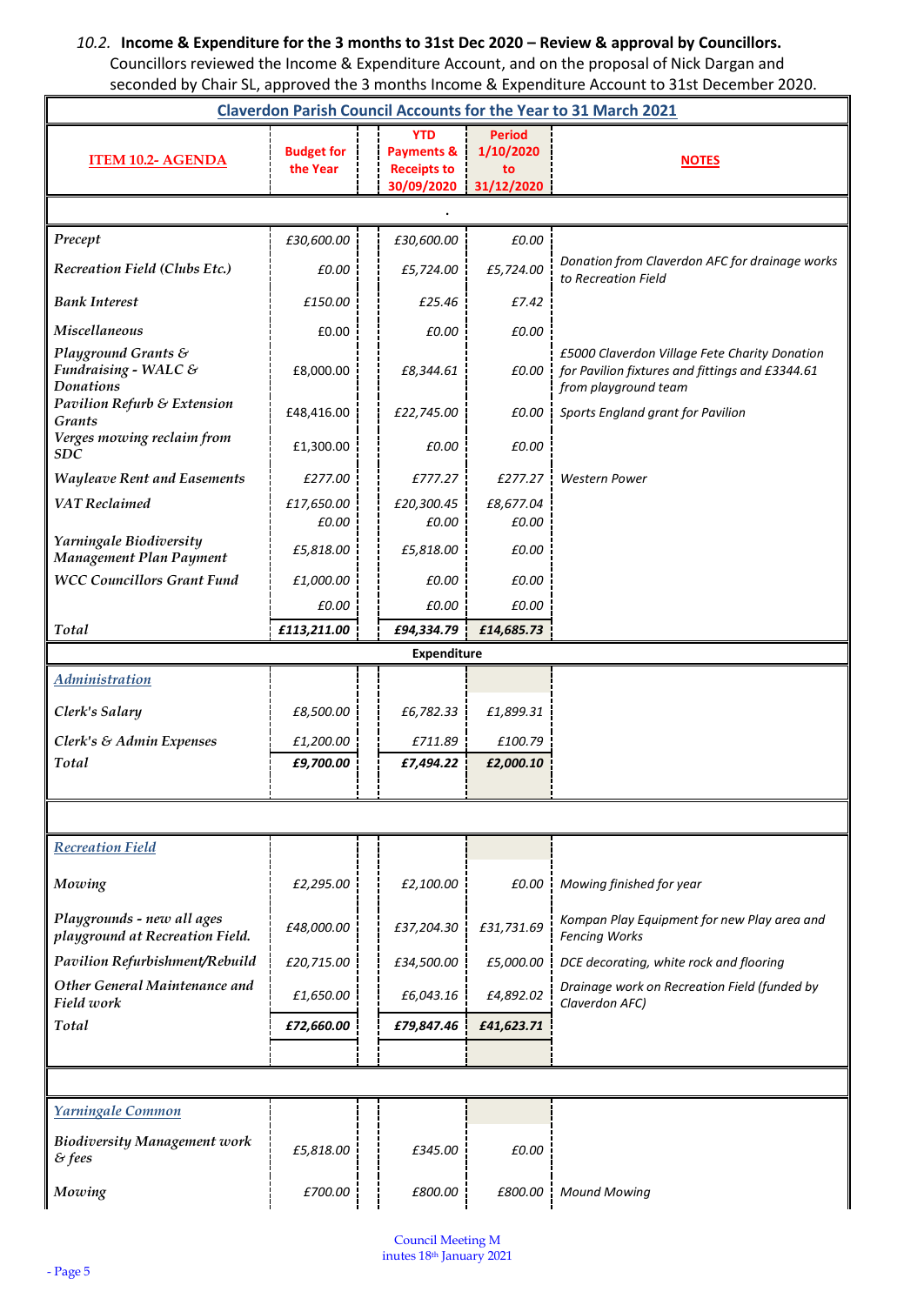| General Maintenance & Other<br>major works                             | £1,750.00          | £0.00         | £0.00         |                                               |
|------------------------------------------------------------------------|--------------------|---------------|---------------|-----------------------------------------------|
| Total                                                                  | £8,268.00          | £1,145.00     | £800.00       |                                               |
|                                                                        |                    |               |               |                                               |
| <b>Other Village Areas</b>                                             |                    |               |               |                                               |
| Verges and Lye Green Mowing                                            | £3,048.00          | £2,859.89     | £1,338.81     |                                               |
| CLASP / CASE/Road Safety                                               | £0.00              | £0.00         | £0.00         |                                               |
| Trees, Footpaths and Gritting,<br>Village and Lye Green<br>Maintenance | £2,350.00          | £150.00       | £0.00         |                                               |
| Village Green Design Costs                                             | £6,000.00          | £0.00         | £0.00         |                                               |
|                                                                        | £0.00              | £0.00         | £0.00         |                                               |
| Total                                                                  | £11,398.00         | £3,009.89     | £1,338.81     |                                               |
|                                                                        |                    |               |               |                                               |
| Miscellaneous and Professional                                         |                    |               |               |                                               |
| <b>Professional Costs</b>                                              | £2,655.00          | £1,460.77     | £600.00       | <b>Annual AGAR Audit Fees</b>                 |
| VAT Payable                                                            | £16,355.00         | £14,721.94    | £6,999.24     |                                               |
|                                                                        | £0.00              | £0.00         | £0.00         |                                               |
| General other costs                                                    | £3,260.00          | £1,277.13     | £463.00 !     | CPRE renewal, Website hosting, Parish Mag fee |
| Total                                                                  | £22,270.00         | £17,459.84    | £8,062.24     |                                               |
| <b>Total Expenditure</b>                                               | £124,296.00        | £108,956.41   | £53,824.86    |                                               |
| Surplus / (Deficit)                                                    | <b>-£11,085.00</b> | -£14,621.62   | $-£39,139.13$ | Kompan invoices outstanding @ £23788 NET      |
|                                                                        |                    |               |               |                                               |
| <b>Opening Bank Balance 1/4/2020</b>                                   |                    | £124,708.81   |               |                                               |
| Closing Bank Balance 30/9/2020                                         |                    | £110,087.19   |               |                                               |
| <b>Balance Change</b>                                                  |                    | $-£14,621.62$ |               |                                               |
|                                                                        |                    |               |               |                                               |
|                                                                        |                    |               |               |                                               |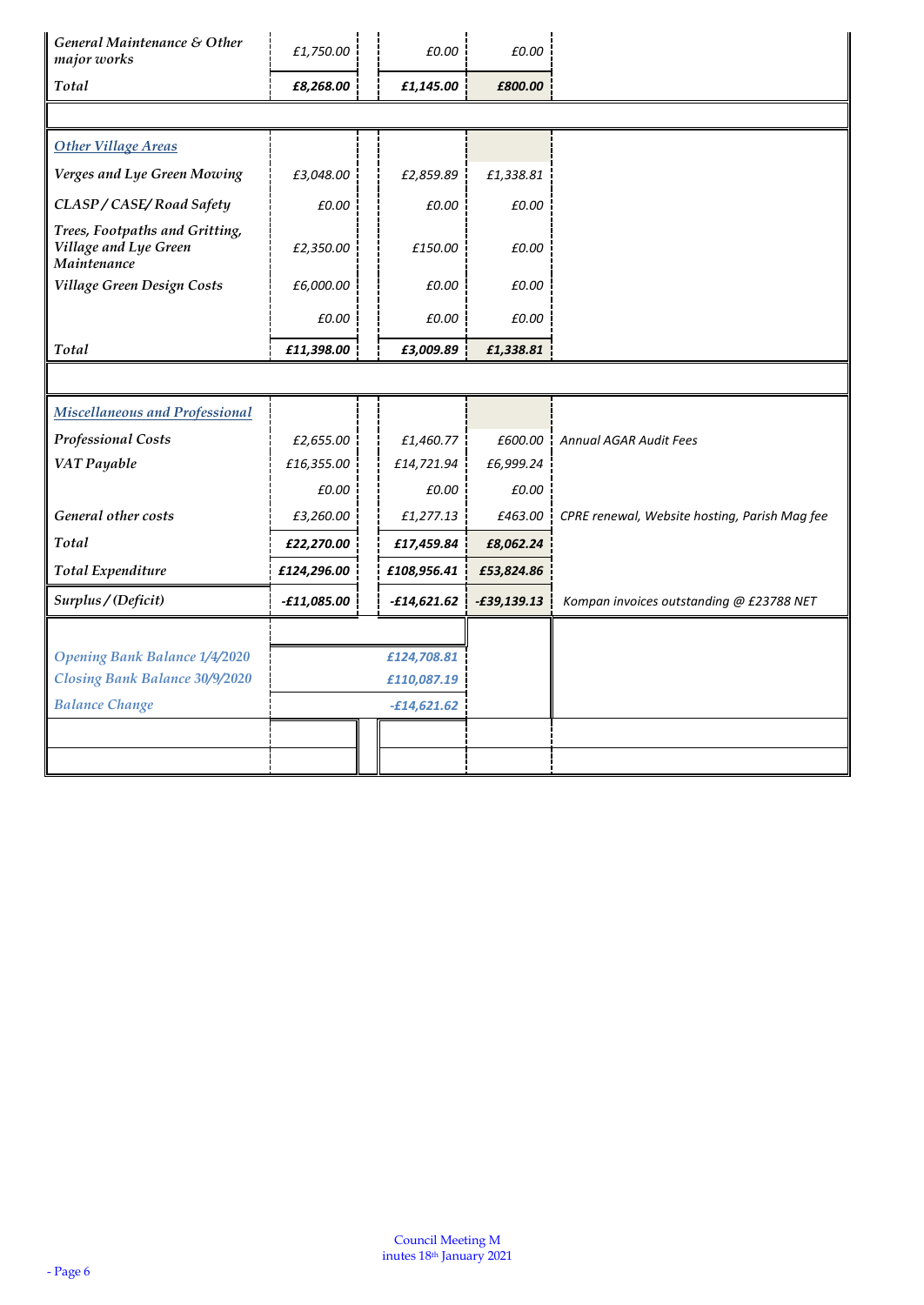*10.3.* **Bank Reconciliation - Review and approval by Councillors.** Bank Reconciliation to 31st December 2020. Councillors reviewed the Bank Reconciliation and approval proposed by Chair SL and seconded by DM.

 $\overline{\phantom{a}}$ 

| <b>CLAVERDON PARISH COUNCIL</b>                                                                               | For the Financial Year ending 31st March 2021 |                                                    |                                                  |                              |                 |  |  |  |
|---------------------------------------------------------------------------------------------------------------|-----------------------------------------------|----------------------------------------------------|--------------------------------------------------|------------------------------|-----------------|--|--|--|
| <b>BANK RECONCILIATION</b>                                                                                    |                                               | <b>Quarter</b><br>ending -                         | 31-Dec-20                                        |                              |                 |  |  |  |
| <b>Prepared by</b><br><b>Jane Whitehurst</b><br>01/10/2020                                                    |                                               | <b>Position</b>                                    |                                                  |                              |                 |  |  |  |
| <b>Approved by</b><br><b>Date</b><br>                                                                         |                                               | <b>Position</b>                                    |                                                  |                              |                 |  |  |  |
|                                                                                                               | <b>Date</b>                                   | <b>Current</b><br><b>Account</b>                   | Investment<br><b>Account</b>                     | Yarningale<br><b>Account</b> | <b>TOTAL</b>    |  |  |  |
|                                                                                                               |                                               | £                                                  | E                                                |                              | £               |  |  |  |
| BALANCE PER BANK STATEMENT AS AT                                                                              | 31/122<br>0                                   | 58751.98                                           |                                                  |                              | 58751.98        |  |  |  |
|                                                                                                               |                                               |                                                    | 35887.01                                         |                              | 35887.01        |  |  |  |
| Less unpresented cheques/payments                                                                             |                                               |                                                    |                                                  | 15448.20                     | 15448.20        |  |  |  |
|                                                                                                               |                                               |                                                    |                                                  |                              | 0.00            |  |  |  |
| Add any banked funds not cleared                                                                              |                                               |                                                    |                                                  |                              | 0.00            |  |  |  |
|                                                                                                               |                                               |                                                    |                                                  |                              |                 |  |  |  |
|                                                                                                               |                                               |                                                    |                                                  |                              | 0.00<br>0.00    |  |  |  |
| NET BANK BALANCES AT 31/12/2020                                                                               |                                               | £58,751.98                                         | £35,887.01                                       | £15,448.20                   | £110,087.<br>19 |  |  |  |
| The net bank balance reconciles to the Cash Book (receipts & payments) for the period to date/year as follows |                                               |                                                    |                                                  |                              |                 |  |  |  |
| <b>CASH BOOK.</b>                                                                                             |                                               |                                                    |                                                  |                              |                 |  |  |  |
| Opening Balance at 31/3/20 per AGAR                                                                           |                                               | 124708.81                                          |                                                  |                              |                 |  |  |  |
| ADD - Receipts during the period                                                                              |                                               | 94334.79                                           | From total income on budget and balance<br>sheet |                              |                 |  |  |  |
| LESS - Payments during the period                                                                             | 108956.41                                     | From total expenditure on budget and balance sheet |                                                  |                              |                 |  |  |  |